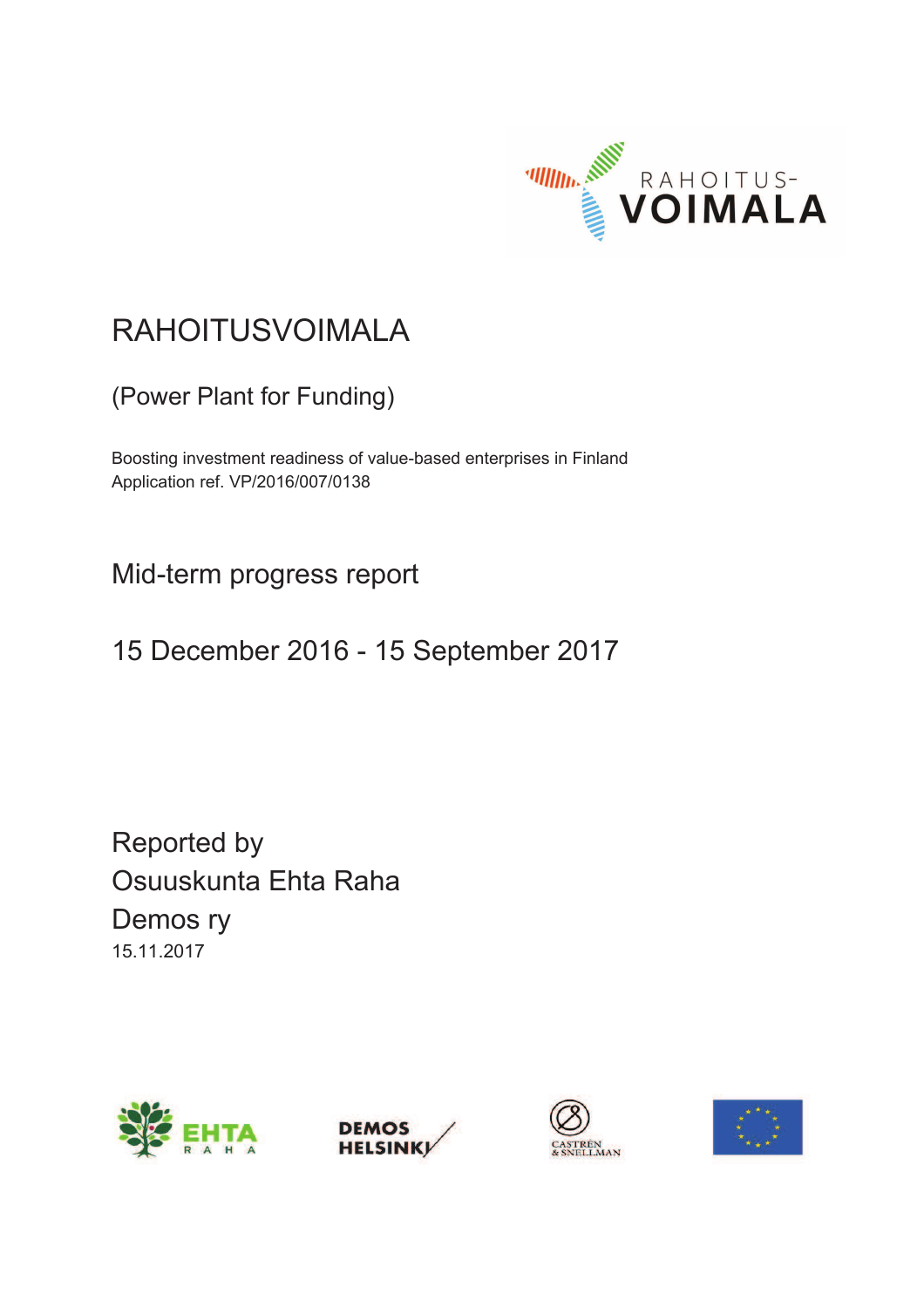# Results of the operation

We named our accelerator program Rahoitusvoimala (roughly translated: "Power Plant for Funding"). The project has two partners: Osuuskunta Ehta Raha (Ehta Raha) and Demos ry (Demos Helsinki). As affiliated partner in the project is Lakiasiantoimisto Castrén and Snellman, lawer company, who offers legal help as pro bono.

The work is divided roughly by the partners so that Ehta Raha works with the support groups, arranges open events and carries out the one-to-one counseling. Demos Helsinki concentrates on the Club events and bootcamps, and works on placing the project in the broader social transformation and megatrend context. Both partners work with raising general awareness, which is necessary for the growth of the community of value-based enterprises.

Project is operating in three different regions in Finland: Helsinki (pop. 640 000), Tampere (pop. 230 000) and Orivesi (rural community in Pirkanmaa region, pop. 9 300).

## Main objectives

Goals and objectives of the action as set out in the grant agreement, and how they were met during the first half of the implementation period.

The main objective of the action was to contribute to the social finance market in Finland by assisting value-based enterprises to build their investment readiness. The specific objectives were:

- 1. Supporting the development of a community and ecosystem of value-based entrepreneurship in Finland
- 2. Creating awareness and boosting the trend of value-based investing possibilities
- 3. Offering an educational platform and mentoring social entrepreneurs on financial issues
- 4. Facilitating the connection between the social entrepreneurs and the finance providers of their choice

Results of operations are following:

1. Supporting the development of a community and ecosystem of value-based entrepreneurship in Finland

It can be said that Rahoitusvoimala has succeeded to boost the development of a community of value-based entrepreneurship in Finland. In practise this has been done by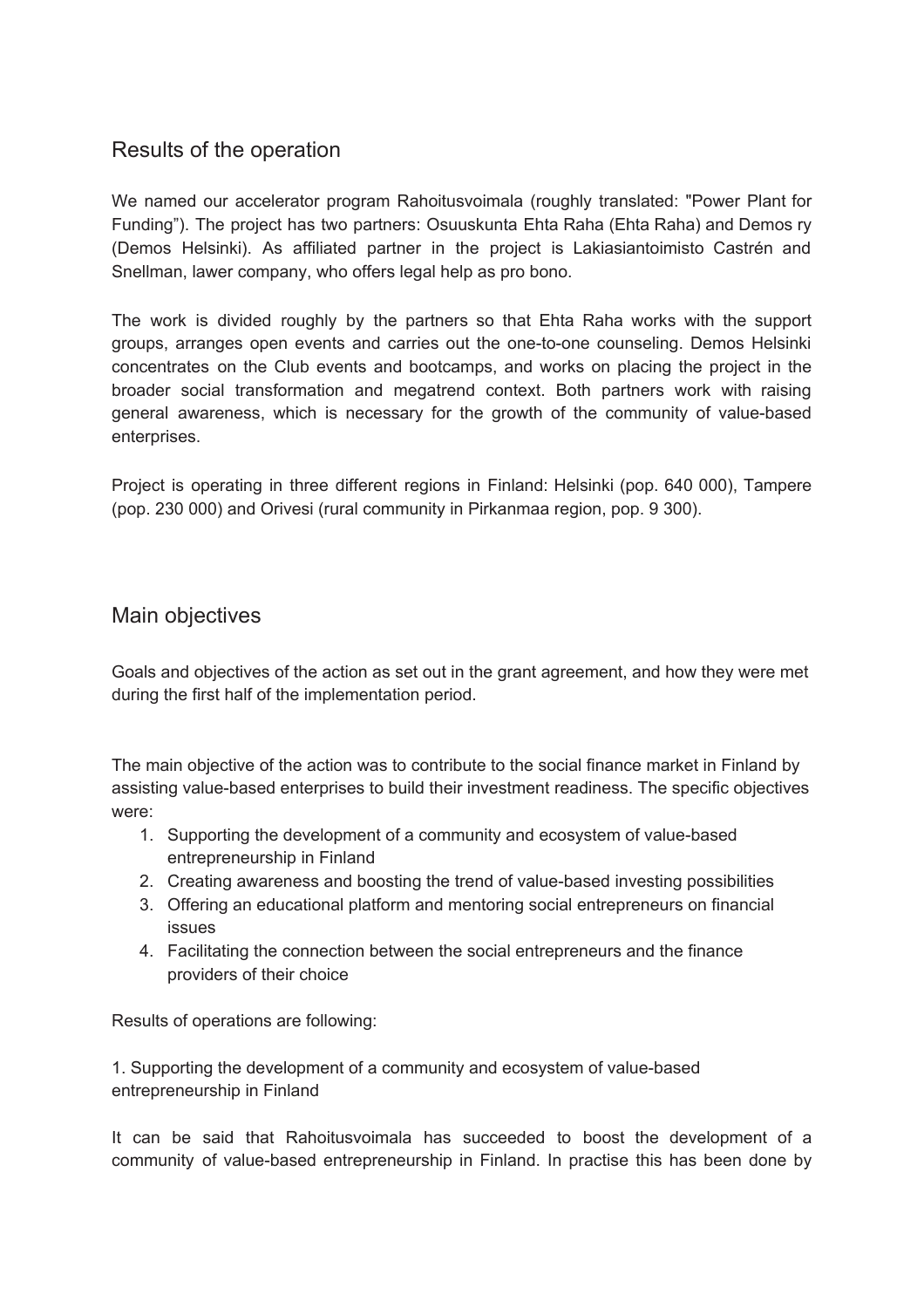organizing open events, support group meetings and also by trying to achieve maximum media outreach through social media, website blog and advertising in the local newspaper in Orivesi. The community of value-based enterprises has by so far been practically non-existent in Finland. Many starting social and value-based entrepreneurs in Finland work in isolation and are not aware of each other. Some have not even been aware that they themselves are value-based enterprises and that there are others who share the same values.

Rahoitusvoimala's open events have created awareness of the field of value-based entrepreneurship and offered entrepreneurs networking possibilities. Support groups and Pirkanmaan bootcamp in Orivesi have been an opportunity for the entrepreneurs to meet each other, discuss their needs, share ideas and find solutions together. In Tampere, the support group has developed a feeling of a local community and named itself "the friends of the future". In Helsinki, the group members have been changing more frequently so the group itself is not a community but connections and cooperation have developed: one enterprise has already bought services from another member. In Orivesi the participating enterprises and community projects are working together and want to help and support each other.

#### 2. Creating awareness and boosting the trend of value-based investing possibilities

Currently the possibilities for value-based investing in Finland are scarce, but the field is slowly forming. The term investment is still largely considered to be a profit-first activity. The Finnish Innovation Fund Sitra has introduced impact investing in Finland, concentrating currently on social impact bonds. Rahoitusvoimala has been able to create overall awareness and offer new ideas about values-first investing, where financial profits are considered secondary. Ehta Raha is working on offering transparent and value-based investing possibilities by developing a crowdfunding platform. Crowdfunding legislation and its implementation are still evolving in Finland.

Rahoitusvoimala has raised awareness about value-based investing possibilities with three open events. In April 2017 Demos Helsinki organized an evening club on the theme "what is value-based entrepreneurship". Ehta Raha's presentation highlighted how investing changes, if the investment is selected based on values. With crowdfunding the enterprise can reach out to the community that appreciates its presence and uses it services. In June 2017 Rahoitusvoimala went further to organize a breakfast event together with Sitra on the theme "impact investment and crowdfunding". The goal of the event was to promote the theme of value-based investing and introduce these two different instruments related to it. In September 2017 Rahoitusvoimala invited to Finland Mr. Malcolm Hayday, who as one of the founders of the Charity Bank UK, has profound experience of whole of the subject. Mr. Hayday gave talks and inspired the audience with the notion that banking and investing can be guided by ecological and social values.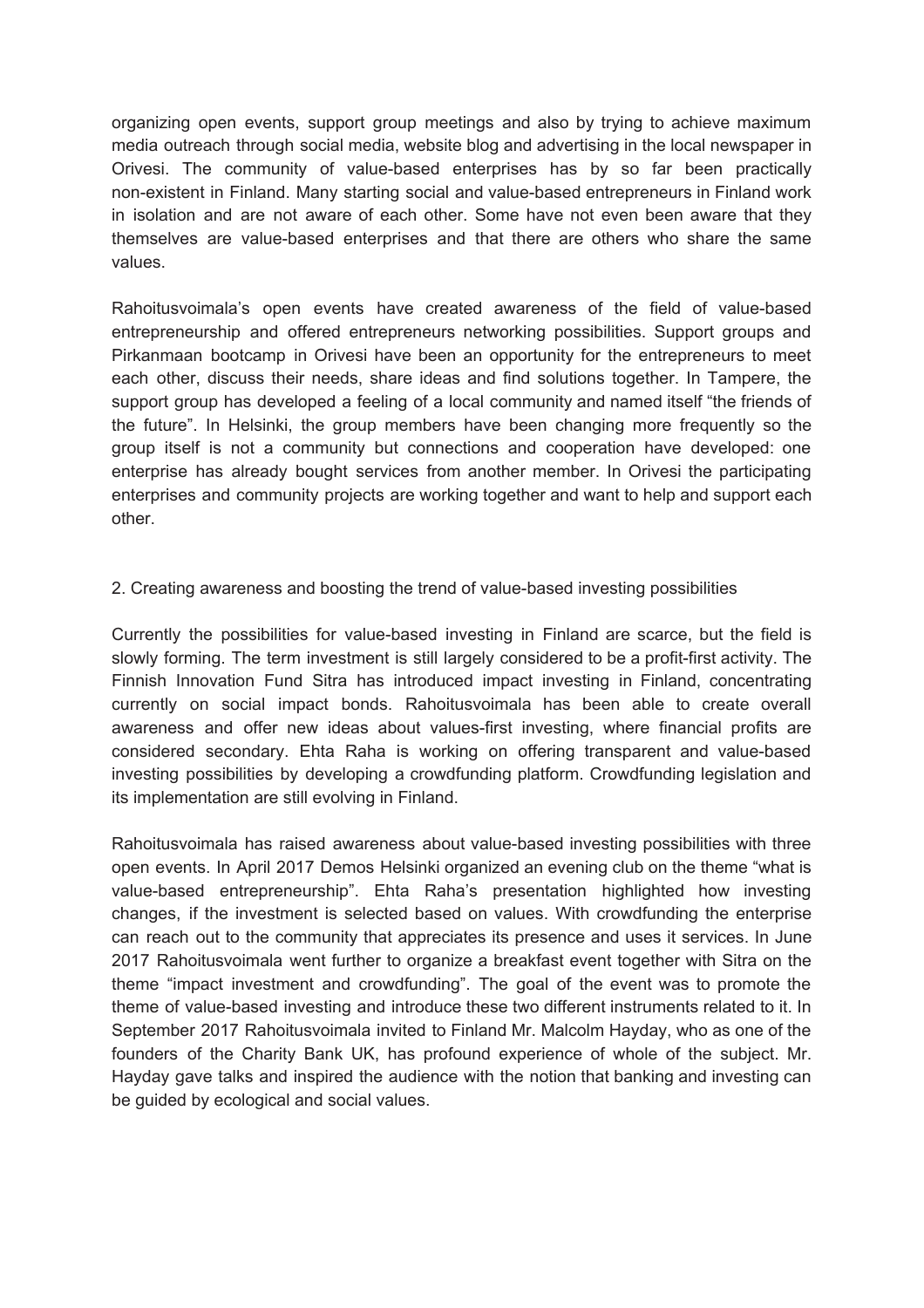3. Offering an educational platform and mentoring social entrepreneurs on financial issues

On the basis of Rahoitusvoimala's experience, it is clear that va lue-based enterprises need a lot of support in their starting phase. The feedback from Rahoitusvoimalas participants show that its help has been critically important when planning and starting the activities. Rahoitusvoimalas role for its participants has been remarkable in budgeting, in general financial matters, in creating business plans, presenting these plans to potential investors, giving advice in legal matters (i.e. the practicalities in e mploying people) and meeting the requirements of the investors. The actual applications for loan and, in some cases, arrangements for crowdfunding, have been done together with the participants of the program.

Breakfast events with varied themes related to economics and especially support groups together with one-to-one counseling have been efficient tools to give financial advice and mentoring. Rahoitusvoimala has produced informative material about investment readiness and a special workbook that helps the enterprises to work on their issues independently. In group events Rahoitusvoimala has introduced the participants new developing methods, like action learning, to enhance their process of evolving further.

4. Facilitating the connection between the social entrepreneurs and the finance providers of their choice

This work is still in its initial phase. Rahoitusvoimala has organized three events straightly connected to this objective. The first was the visit of Mr. Malcolm Hayday, who opened the overall processes of social investing to the crowd. The second event was an investor evening to match investors with social enterprises, carried out with the case of limited liability company Maakunto. The third event was a personal meeting with a social investor.

The work of facilitating the connections will continue by collecting a portfolio of the best cases and approaching potential investors and banks with it. Ehta Raha's crowdfunding platform is connected to this work, but its development has been delayed among others, due to the changing legal environment. Investor evenings might be something Rahoitusvoimala will do more in the future, but it depends from the needs of the participants.

Summary of the Implementation of the activities

| <b>Planned</b>                              | Implemented                                  |
|---------------------------------------------|----------------------------------------------|
| Open educational events are open to all     | Rahoitusvoimala has reached                  |
| and offer an introduction to an interesting | approximately 300 new people during the      |
| topic by a guest speaker, facilitated       | first half of the project                    |
| conversation and networking. Target is to   | 6 breakfast events in Helsinki (58 different |
| reach 300-500 people in 20 different events | enterprises have participated in one or      |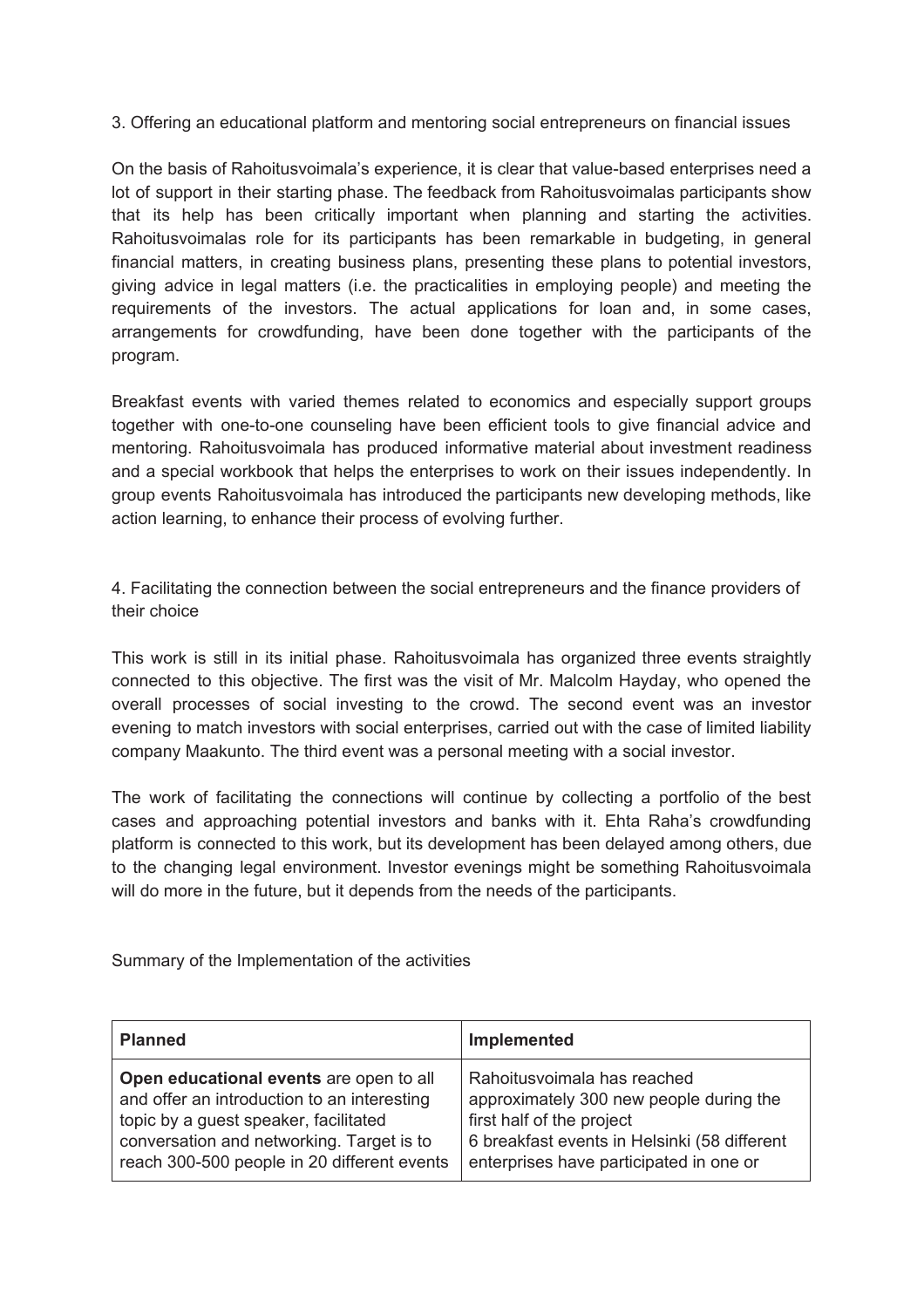|                                                                                                                                                                                                                                                                        | more events, 1-3 people from each<br>enterprise)<br>2 breakfast events in Tampere (49 and 21<br>participants)<br>1 Kick- Off Club night in Helsinki (75<br>participants),<br>1 presentation of Rahoitusvoimala in a<br>seminar organized by another project (86<br>people reached)<br>2 open events in Orivesi, 45 people<br>participated, many of them in both events                                                                                                                                                                                                                                                                          |
|------------------------------------------------------------------------------------------------------------------------------------------------------------------------------------------------------------------------------------------------------------------------|-------------------------------------------------------------------------------------------------------------------------------------------------------------------------------------------------------------------------------------------------------------------------------------------------------------------------------------------------------------------------------------------------------------------------------------------------------------------------------------------------------------------------------------------------------------------------------------------------------------------------------------------------|
| Pop-up financial advice: low-threshold<br>advice on financial matters, with the aim of<br>building relationships and networks                                                                                                                                          | This was tried once in an open event<br>(21.3.2017) but was found not to be the<br>right type of activity. Financial advice was<br>offered as part of the support group and<br>one-to-one counseling.                                                                                                                                                                                                                                                                                                                                                                                                                                           |
| Two finance boot camps: 30-40 people in<br>each boot camp                                                                                                                                                                                                              | 1 finance boot camp, Pirkanmaan<br>bootcamp in Orivesi: 30 people, 9<br>enterprises                                                                                                                                                                                                                                                                                                                                                                                                                                                                                                                                                             |
| Support groups and mentoring: 3 groups,<br>meetings every 3 months, supported by a<br>facilitator and mentors                                                                                                                                                          | 24 enterprises have participated in the<br>Helsinki group at least once (1-3 people<br>from each enterprise)<br>Over 20 people from 17 enterprises in<br>Tampere<br>16 people from 11 enterprises in Orivesi                                                                                                                                                                                                                                                                                                                                                                                                                                    |
| <b>Connecting entrepreneurs and</b><br>investors: to enable the entrepreneur to<br>ask questions on how the initiative is seen<br>by the potential investors and investors to<br>get a realistic understanding of the<br>monetary and societal value of the initiative | Impact investing or social investing is very<br>new in Finland and the contact to actual<br>investors remained limited in the first half of<br>the project. Three open events created<br>more awareness of the topic: Breakfast<br>event in Helsinki 13.6.2017 was held by<br>Sitra about impact investment. One of the<br>participating social enterprises, Maakunto<br>held an investor evening for their potential<br>investors 28.8.2017. Rahoitusvoimala<br>evening 11.9.2017 "Put your money where<br>your values are" was hosted by a potential<br>institutional impact / social investor<br>Tradeka. First investor interview was done. |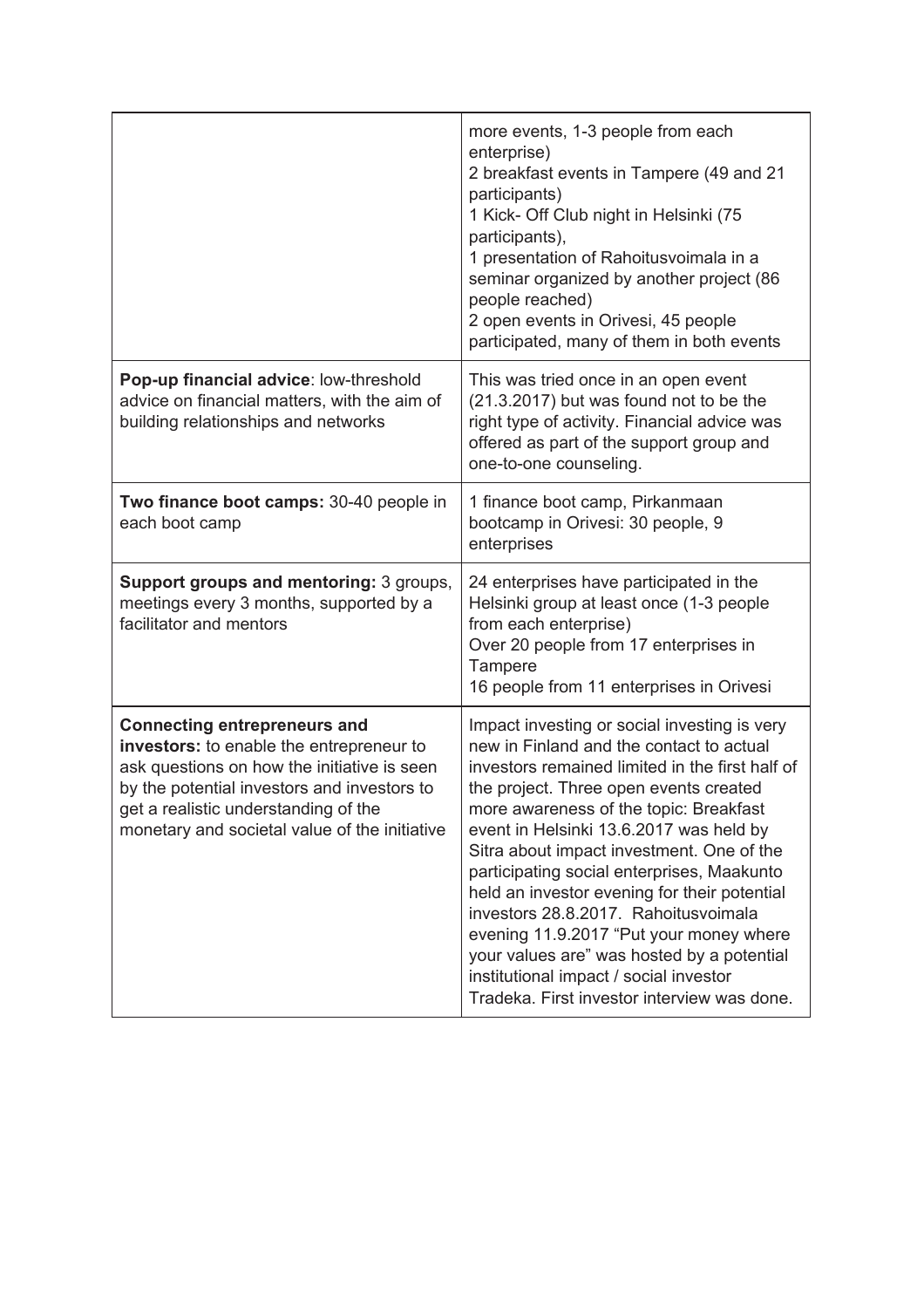Changes to the action plan

Some slight changes were made compared to the original action plan:

**Most of the open events have been held in Helsinki** because people interested in Rahoitusvoimala are located mostly in the Helsinki area, and most of the people from other cities want to find contacts in the Helsinki metropolitan area. There is also a clear need for social enterprises to build a diverse contact network emphasising Helsinki area. Events held in the capital region get much larger public attention which helps when trying to raise common awareness. Most of the open events have been streamed online so participants from Tampere and Orivesi have been able to take part remotely.

**Orivesi and Tampere events and support group activities** have operated primarily based on the needs of the participants. In Orivesi, strengthening the local economy and local enterprises through value-based entrepreneurship have been the key themes. The two open events held in Orivesi have been directed not just to enterprises and active citizens but also to stakeholders - especially civil servants and politicians with decision making power over local economies.

**Pop-up financial advice was not implemented** . The pop-up method was experimented once in a seminar held 21 March 2017. The seminar itself reached 86 people, who got to know about Rahoitusvoimala's services. However, no participants came to seek financial advice at that time. Although the support groups have shown the need for one-to-one counseling and financial advice, it seems that the pop-up model may not be the right technique to offer financial advice to enterprises. The aim of the pop-up financial advice was to create relationships and networks. This has realized through other channels, such as social media, blogs and personal contacts by Ehta Raha and Demos Helsinki personnel. In almost every open event, new participants who got to know about Rahoitusvoimala for the first time, came along through personal contacts.

### Investment readiness update

Rahoitusvoimala participants having been able to raise the needed capital:

In Helsinki region:

-Cooperative Herttoniemen Ruokaosuuskunta: 20 000 euros (crowdfunding from the 34 members)

-Limited company Aurinkokehrä/Design Vasko Oy: 20 000 euros (loan from Finnvera) -Limited company Maakunto Oy: 192 000 euros (share issue, 1032 shares)

In Tampere:

-Cultural Cooperative TRELMU: 6 665 euros (172 investors through crowdfunding)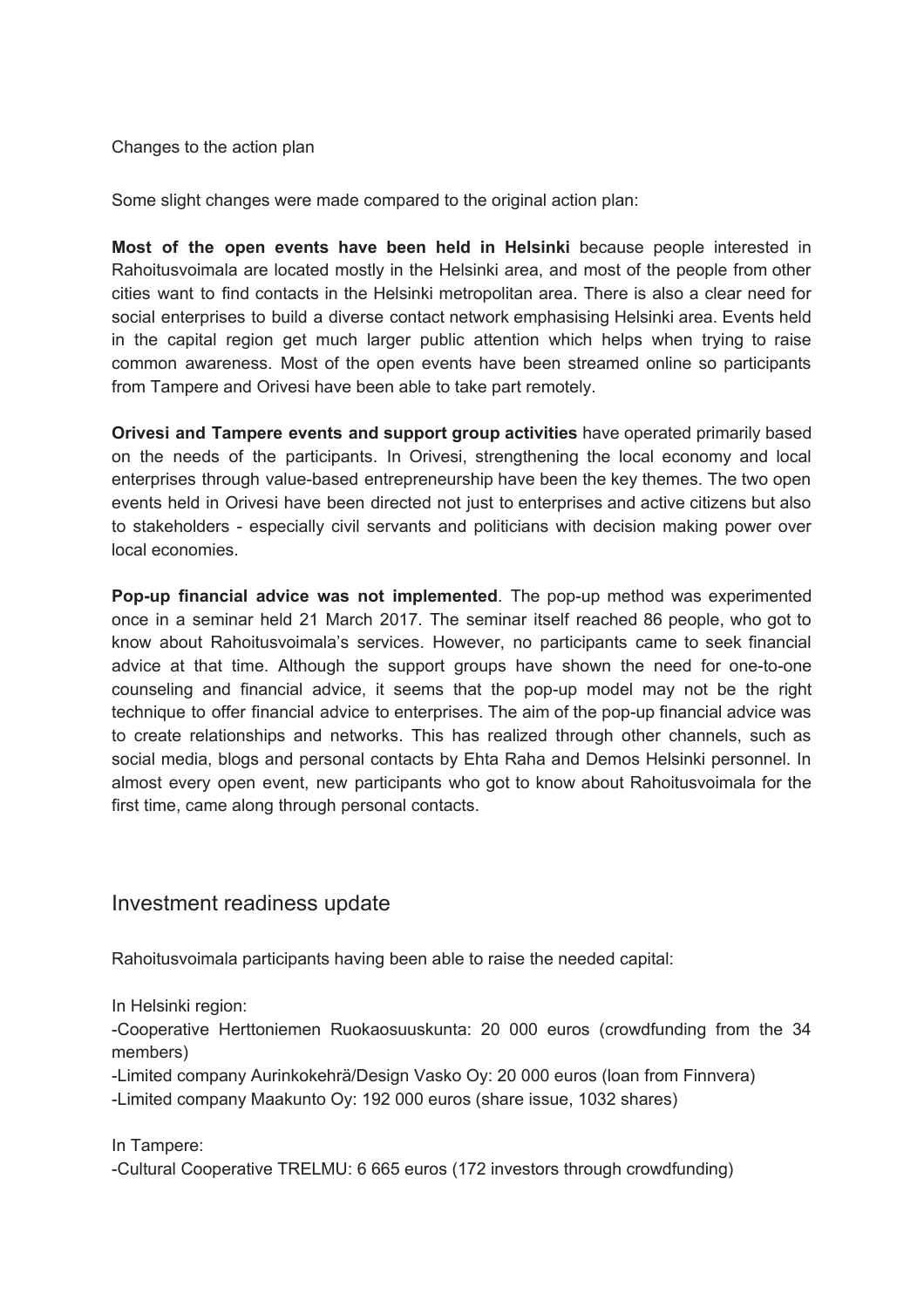#### Raised capital in total: **236 000 euros**

During the first half of the project, Rahoitus voimala has been in contact with approx. 50 different enterprises. These enterprises or projects are in different phases with their development and therefore their needs differ significantly. Some of them are just a group of people who have an idea of starting a business together. Others are more advanced in their planning process. Some are ready to start operating and have practical questions about moving forward. Some need lot of one-to-one counseling, some have had only few simple questions.

Four of the enterprises have reached the final investment readines s and also raised the capital they need. Other projects are working towards it and as we already stated, are in different stages with their investment readiness. There are a few projects, that started to work with Rahoitusvoimala, but after evaluating the feasibility of the initiative in more detail, it occurred that their business ideas were not going to be profitable enough to be sustainable.

#### Case studies

Rahoitusvoimala wants to present four cases of fully investment ready start up companies from different fields. Rahoitusvoimala has offered significant help in developing the investment readiness of these cases. The projects are following:

- #1 Työtä ja Toivoa/Keikkapooli (project working on marginalized migrants unemployment)
- #2 Herttoniemen ruokaosuuskunta (biodynamic community supported agriculture farm)
- #3 Cultural Cooperative TRELMU
- #4 Aurinkokehrä/ Design Vasko Oy (limited company producing yarn from Finnsheep wool)

From these cases Keikkapooli founded a cooperative, found a partner with whom they have made an application for further funding and have already started operating. Rahoitusvoimala has been a support for them giving mostly one-to-one advice in legal matters.

Herttoniemen ruokaosuuskunta is a cooperative that started operating 6 years ago. At the moment it is expanding its activities with plans to start operating in the whole capital region and make its business function throughout the year. Rahoitus voimalas input for the case was that it assisted in creating the loan product (tractor loan) for members.

The Cultural Cooperative TRELMU did a crowdfunding campaign and made a rental agreement. At the moment there is a need for further financing through a loan for starting phase. TRELMU got help from the Rahoitusvoimalas peer group. They also participated in the Pirkanmaan bootcamp held in Orivesi and got significant boosting from this.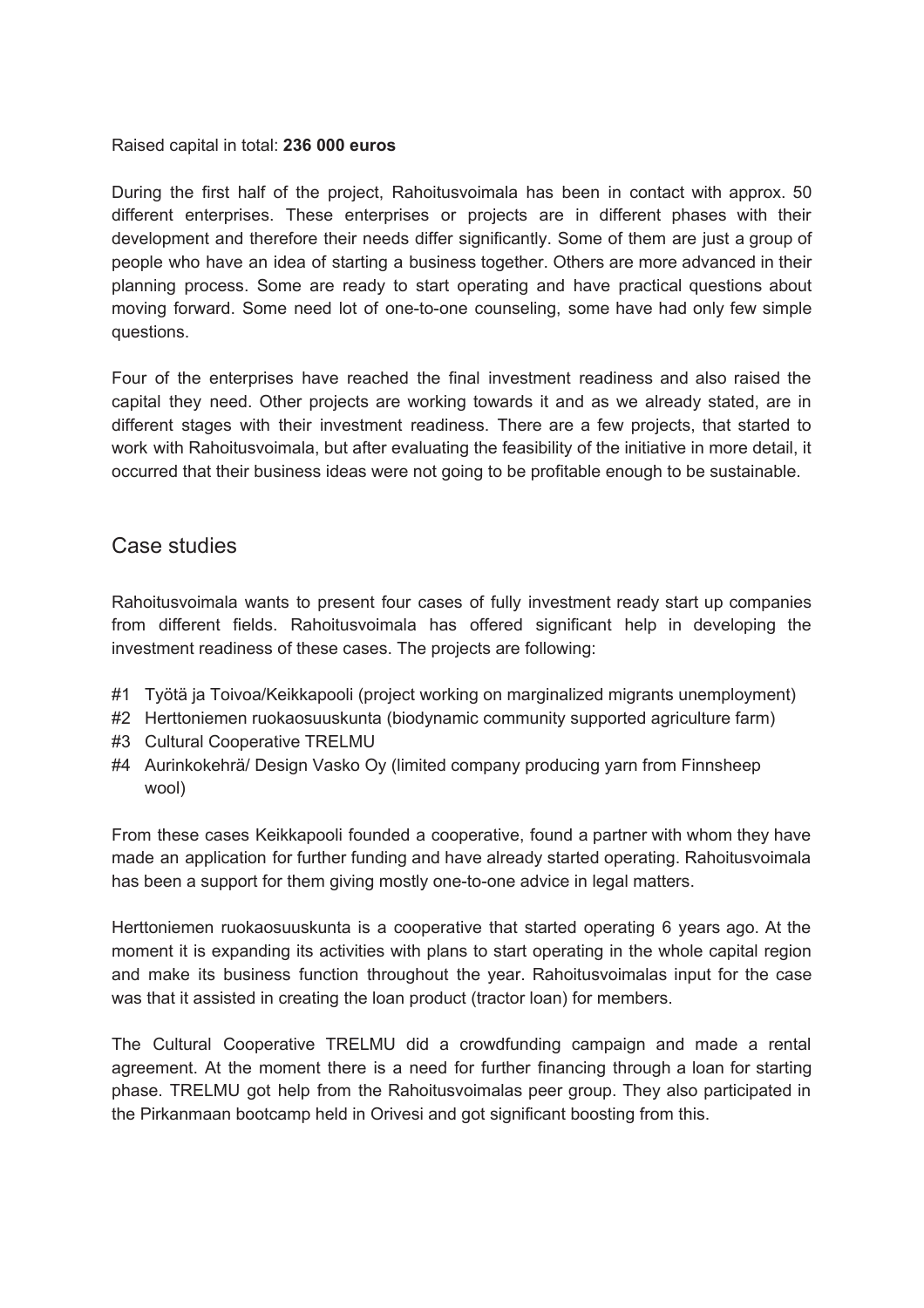Aurinkokehrä needed a liquidity loan in its developing phase. The seeking of the loan was done together with Rahoitusvoimala.

Cases are introduced in annex V.

# Operational environment

Finland as an operational environment is challenging. Models for social economics are not settled yet and field of value-based enterprising is shattered. In general it can be said that social entrepreneurship is almost unknown to the larger public and all the agents operating on the field are doing pioneer work.

Rahoitusvoimala is one of the actors raising awareness of this type of activity, including spreading information about alternative financing tools like value-based crowdfunding and promotion of ethical values in business. Social enterprise coalitions are slowly forming. Other pioneers, concretely working on the field, are Arvoliitto (Alliance on Values) and Association for Finnish Work. Arvoliitto is an employers association that works for promoting value-based entrepreneurship. At the moment it has 50 members. Association for Finnish Work launched a Finnish Social Enterprise Mark in 2011. The association awards and governs the mark, which give recognition to Finnish manufacturing, design and social good. Currently there are approximately 160 enterprises holding the mark.

Lot of work is still needed in creating the awareness, but nevertheless it can be said that the interest in ecological and social values is growing in Finland. People are being more active in seeking information and wanting to create their own community projects, starting cooperatives and using tools like sharing economy. There's a potential for growth in the sector of social financing but right kind of support is very much needed. Rahoitusvoimala can offer this support for value-based enterprises , especially in their starting phase.

Other challenges for Rahoitusvoimala are, that legislation of crow dfunding, which can be called the main tool for value-based financing at the moment, is only at the forming phase in Finland. It's challenging to operate in a changing environment. It also needs to be added that geographical distances in Finland make forming close networks more difficult than in more populous countries.

## Self-reflection

Rahoitusvoimala aims to be a useful operator in promoting value-based enterprising in Finland and constantly reflects its own activity, trying to make its work more efficient. That is why we want to report also about our own learning process.

What we have learnt during the first half of the project: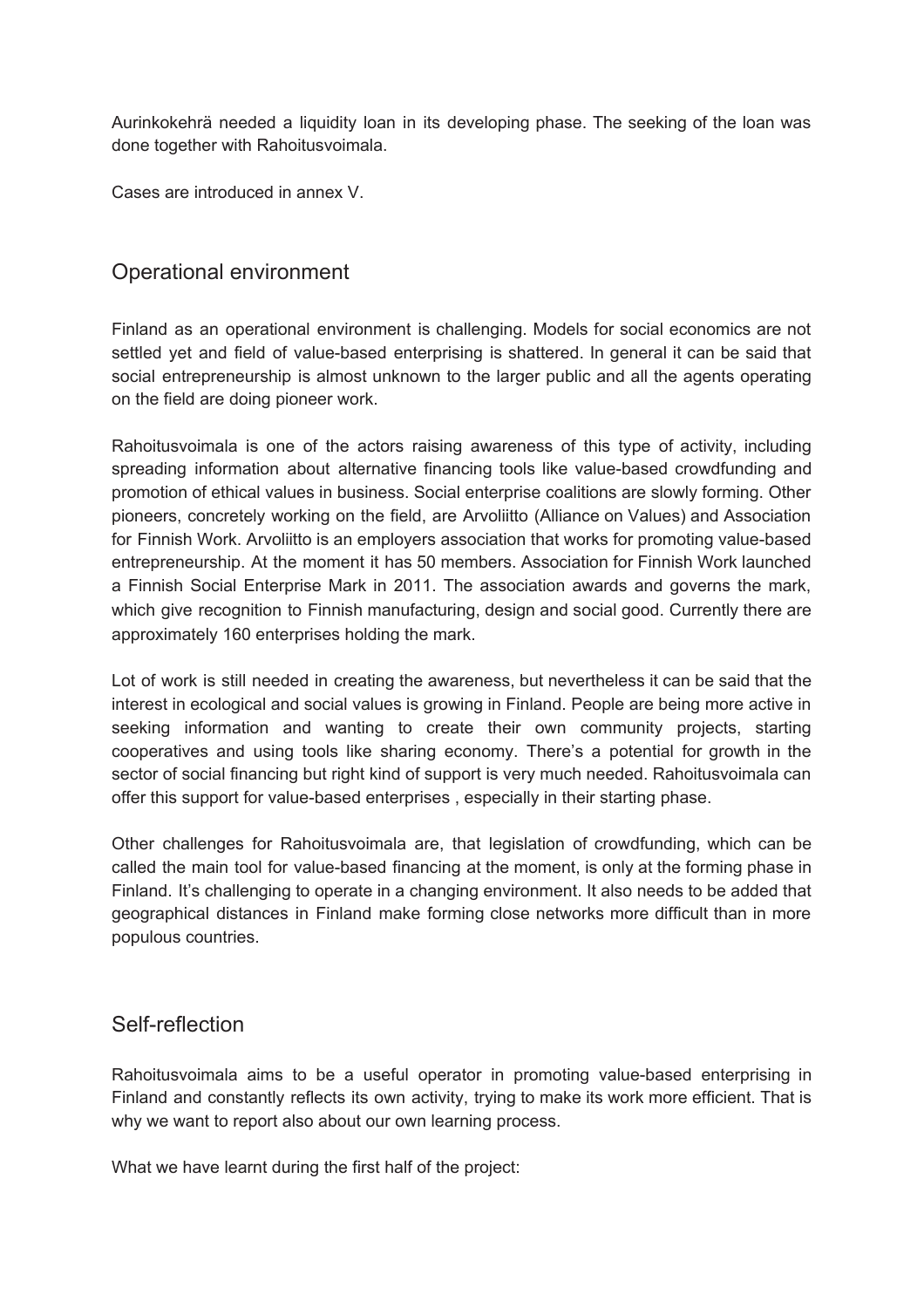-there's a clear need of value-based enterprises to get support, especially in financial matters, and there are too few organizations in Finland to whom these enterprises can turn to with their questions

-value-based enterprises have challenges in reaching inve stment readiness, because in the beginning their financial resources and knowledge are usually limited. Many of them need to start by learning about the very basics of doing business.

-value-based enterprises need help in forming the service they offer and also in understanding, how to make a product out of a good idea (this can take some time)

-enterprises need help with calculations considering profitability

-consultation with basic financial issues and budgeting are the most common needs of value-based enterprises

-the enterprises have challenges in presenting themselves, telling their story and communicating the good social impact of their operation to convince investors and customers

-needs of new value-based enterprises are varied and the proper solutions with funding can differ significantly

-value-based enterprises need tailor-made help and services

-starting value-based enterprises is a very local process

-offering networking opportunities is very important

-support groups are a good method in enhancing the networking process and offering a platform to share information

-raising common awareness and building a community of value-based enterprises is a long process that requires patience, resilience and tolerance of failure

We have also learned that besides the support with arranging their finances, small starting social enterprises need a lot of non-financial support.

The best tools of non-financial support for building investment readiness are:

-discussion about values and clarifying the mission

-boosting the self-esteem of the entrepreneurs

-helping entrepreneurs in finding partners and building connections

-building a community and network for peer support

-helping the entrepreneurs in analyzing risks and understanding how to prevent them

-helping with the process of creating a marketing plan and implementing the marketing actions

-helping in developing a communications plan and proper PR models

-helping the company in presenting its own story to potential investors

-helping with common business management issues

-giving constructive feedback so that the enterprises can improve their business model -giving legal advice in practical matters

Rahoitusvoimala's own development process is constantly going on in the background of daily work. While Rahoitusvoimala is working, it's all the time gaining more information about operational environment and entrepreneurs needs.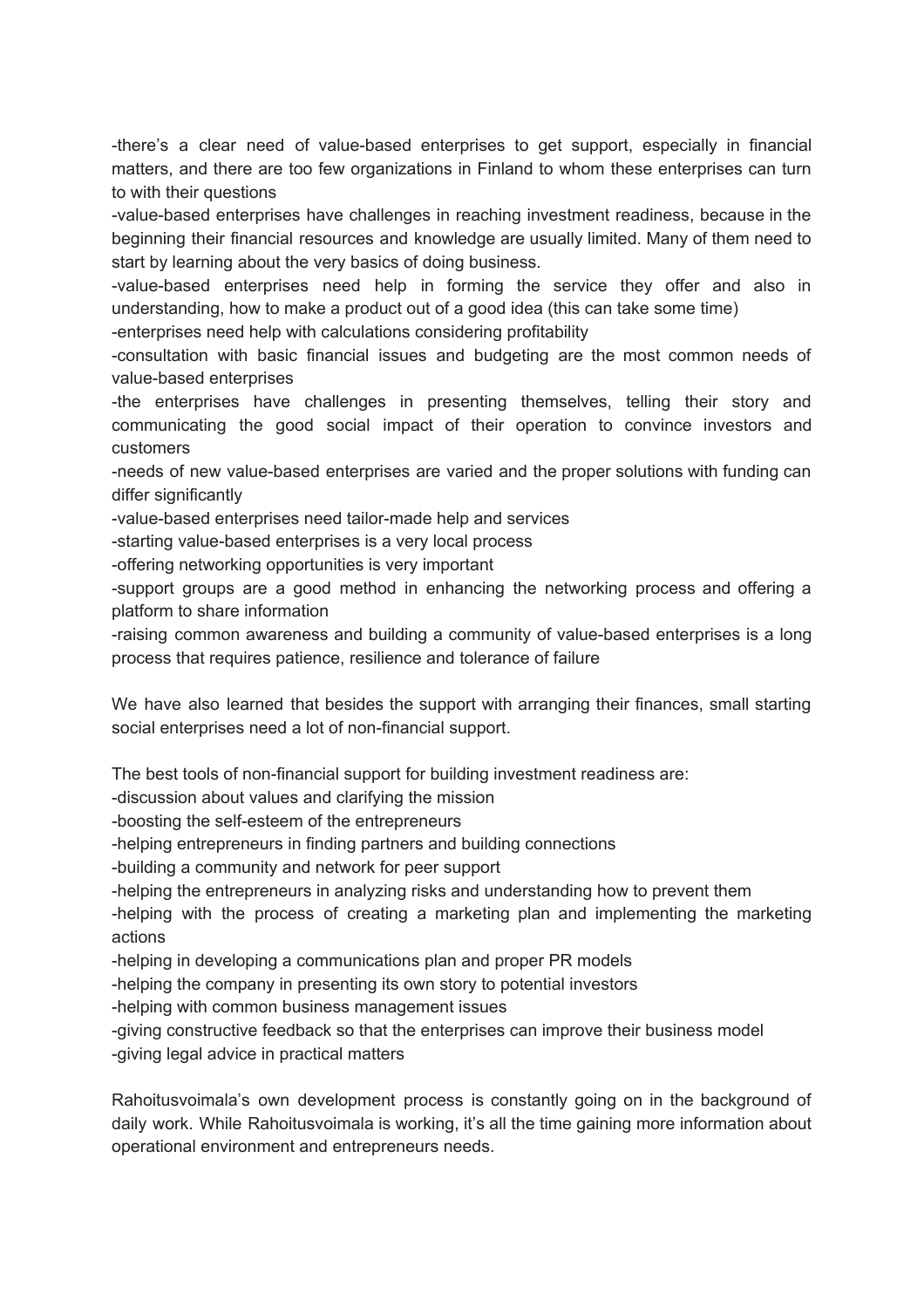# Conclusions and Future work

Feedback from the participants and partners indicate that the work of Rahoitusvoimala has been beneficial. Open educational events, support group meetings and one-to-one counseling will continue 2017-2018. To the workbook of Rahoitusvoimala will be added pages about risk mapping, how to apply for Finnish Social Enterprise Mark etc.

The second finance bootcamp will be arranged in the end of January 2018 where combining the the tools and skills of the startup world and the social impact mindset of the value-based enterprises will continue. Researching the broader social transformation and megatrends will also continue, as it helps to understand the changing needs of the market. This information opens possibilities for new inventions and is essential when social enterprises are forming their future products and services.

New tool of impact measurement has been piloted with three participant in September-October when the participants did a concrete impact measurement plan for themselves in five day impact measurement workshop.

A portfolio of 7-10 cases will be made which will be used in the work with the investors and the banks. The aim is to collect information about the risk level investors are willing to take with social enterprises and the profit they are expecting to have on their investment overall. Also 3-4 banks are interviewed of their possibilities of financing value-based enterprises. Part of the portfolio will be short videos from the participants where they tell who they are, what social problem they are solving on and what is the impact of their work.

Wide range of financing for value based enterprises are needed ranging from project funding to loans and shares and a mixture of these. Ehta Raha's experiments in crowdfunding in the form of community shares and community bonds in the autumn 2016 helped to finance organic bakery Samsara with 110.000 euros.

The new crowdfunding legislation which came into power in the end of 2016 changed the situation as it allowed intermediating of shares and bonds only to companies authorised to offer investment services. This way Ehta Raha was no longer eligible to act as an intermediary in community shares and community bonds.

At the moment Rahoitusvoimala is able to consult on share and bond issues which the issuer does independently. The finnish crowdfunding market is developing and it serves companies mostly with loans. Investors using crowdfunding platforms with loan seekers from main stream businesses expect to have profit ranging from 6 to 15 %. As this might be a too high costs for a value-based enterprise it is good to look also a possibility of value-based crowdfunding platform with developing a non-transferable bilateral community loan instead of community bond.

However, Rahoitusvoimala sees that the local ownership - as is the case with community shares - is a great way for social entrepreneurs to build ties with the local community. But in